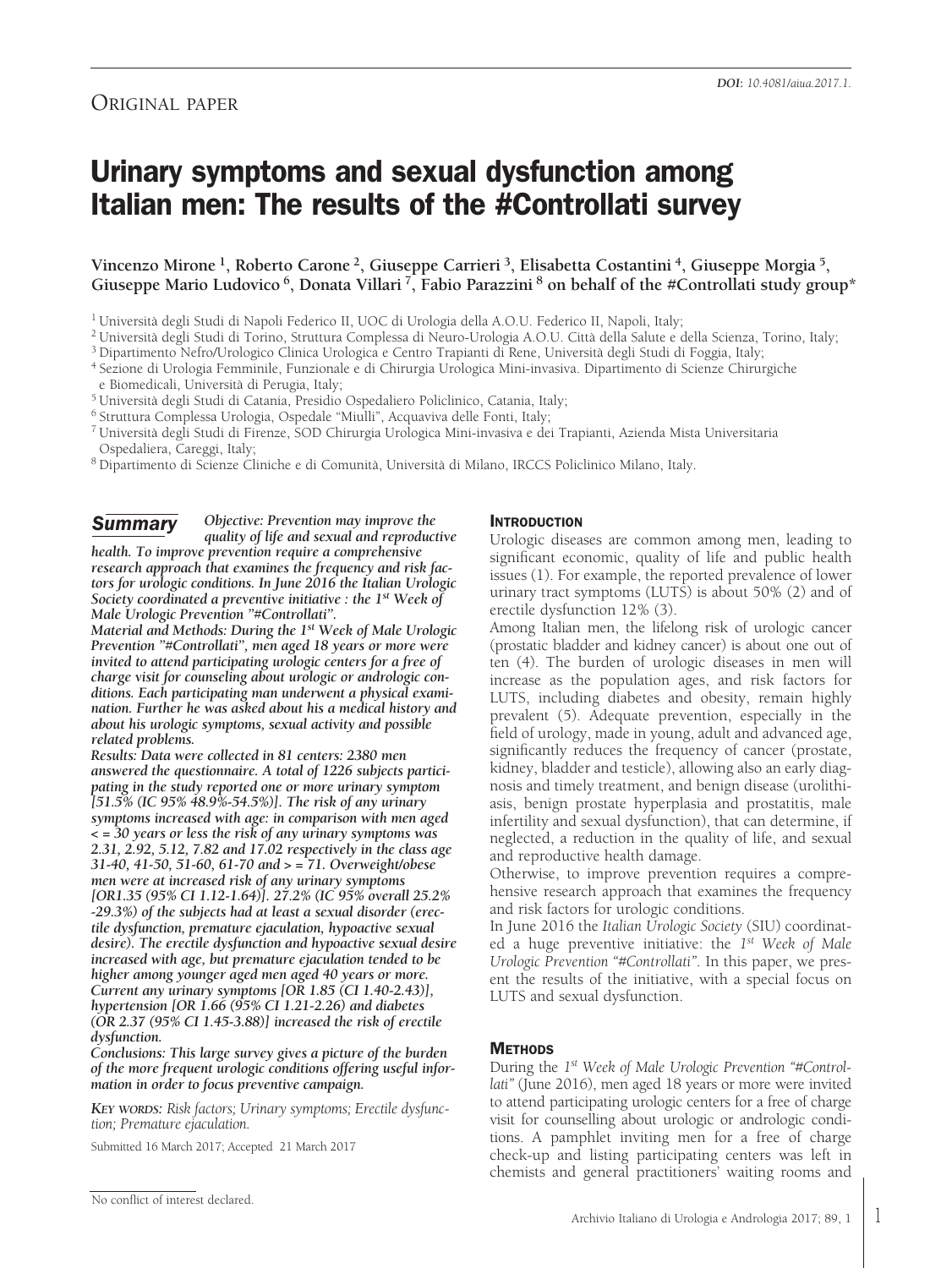included in two weekly national journals; an advertising campaign was set in the press and broadcast media.

Each participating man underwent a physical examination. Further he was asked about his a medical history and about his urologic symptoms, sexual activity and possible related problems. Data were recorded with a simple questionnaire used by all centers.

The first section, about age, marital, educational and professional status, weight, height, family history of prostatic cancer was completed by the patient. History of hypertension, diabetes and other medical conditions, and the findings of the clinical examination, were recorded by the physician. Erectile function was assessed by asking men about their sexual performance: *erectile dysfunction* (ED) was diagnosed according to the definition of the *NIH Consensus Development Panel* (6), when a man was consistently unable to attain or maintain a penile erection sufficient for satisfactory sexual performance.

A man was diagnosed as suffering from premature ejaculation (PE) if he had "*persistent or recurrent ejaculation with minima sexual stimulation before, or shortly after penetration, and before the person wishes*" according to the categorization of the *American Psychiatric Association*.

Patients were directly asked about the presence of this disorder during the visit.

The 2002 ICS definitions were used for frequency, nocturia, urgency, dysuria (intermittency, slow stream, straining, terminal dribble, postmicturition dribble) incomplete emptying (7). A total of 181 centres participate to the initiative, 70 in the North, 45 in the center and 66 in the *South of Italy*. However, epidemiological data were collected in 81 centers for a total of 2380 men who filled the questionnaire [mean number for center 29 (SD 21), median 25 (interquartile range 24-40)].

Mean (standard deviation, SD), median (range) or frequency (percent, %) were computed as appropriate. Were also calculated where appropriate confidence limits at 95% of the proportions.

Finally, we ran an analysis on the risk factors for sexual dysfunction (separately for ED and PE) and urinary disorders. Odds ratios (OR), and the corresponding 95% confidence intervals (CI), were derived using unconditional multiple logistic regression, fitted by the method of maximum likelihood, in which the dependent variable was the presence (case) or absence (control) of the condition and the independent ones were the exposures considered in the analysis. We included in the model potential co-variates considered as categorical variables (8). The terms included in the model are indicated in the footnotes of the Tables.

# **RESULTS**

The general characteristics of study subjects are shown in Table 1: the mean age was 53.6 years (DS 11.5, median age 53 years, range 18-87). The most frequent class age was 41 to 50 years (31.09%).

The mean body mass index (BMI) was 26.0 (DS 3.6) and the median 25.5.

Most participants were ever married (70.1%).

The 13.2% of subjects reported a diagnosis of hypertension and 3.7% of diabetes. A family history of prostatic cancer was reported in 9.8% of subjects.

# *Frequency of PSA test screening and semen analysis*

A total of 1291 men (54.2%, 95% CI 51.3% -57.3%) of the study subjects reported PSA testing. Considering subjects aged 70 years or more, this percentage increased to 84.9% (95% CI 71.9% -99.5%).

Overall, 325 men reported a least one semen analysis in life (13.7%, 95% CI 12.2-15.1%) (Table 2).

# *Frequency of and risk factors for urinary symptoms*

A total of 1226 subjects participating in the study reported one or more urinary symptom (51.5%, CI 95% 48.9%-54.5%). The most commonly reported urinary symptom was nocturia, in age groups 50 or more, whereas in younger age groups frequency was the most reported (Table 3).

# *Table 1.*

*Characteristics of study subjects.*

|                                                                   | N    | %    |  |  |
|-------------------------------------------------------------------|------|------|--|--|
| Age (years)                                                       |      |      |  |  |
| $<$ 30                                                            | 60   | 2.6  |  |  |
| $31 - 40$                                                         | 171  | 7.5  |  |  |
| 41-50                                                             | 740  | 32,3 |  |  |
| 51-60                                                             | 679  | 29.7 |  |  |
| 61-70                                                             | 467  | 20.4 |  |  |
| $\geq 71$                                                         | 172  | 7.5  |  |  |
| <b>Marital status</b>                                             |      |      |  |  |
| Never married                                                     | 497  | 22.6 |  |  |
| Married                                                           | 1668 | 75.8 |  |  |
| Divorced/widower                                                  | 36   | 1.6  |  |  |
| <b>BMI</b> ( $kg/m2$ )                                            |      |      |  |  |
| < 25.0                                                            | 877  | 44.1 |  |  |
| 25.0 - 29.9                                                       | 886  | 44.6 |  |  |
| $\geq 30.0$                                                       | 225  | 11.3 |  |  |
| <b>Hystory of</b>                                                 |      |      |  |  |
| Hyperthension (yes)                                               | 314  | 13.2 |  |  |
| Diabetes (yes)                                                    | 87   | 3.7  |  |  |
| 9.8<br>Family history of prostatic cancer (yes)<br>232            |      |      |  |  |
| Sometimes, the sums do not add up the total due to missing values |      |      |  |  |

#### *Table 2.*

*Subjects reporting one or more PSA testing and semen analysis in life in strata of age.*

|                                                                     | > = 1 PSA test in life |                | $>$ = 1 semen analysis in life |      |  |
|---------------------------------------------------------------------|------------------------|----------------|--------------------------------|------|--|
|                                                                     | No*                    | Yes            | No                             | Yes  |  |
|                                                                     | N%                     | N%             | N%                             | N%   |  |
| Age (years)                                                         |                        |                |                                |      |  |
| $<$ 30                                                              | 58                     | $\mathfrak{D}$ | 52                             | 8    |  |
| $(No. = 60)$                                                        | 96.7                   | 3.3            | 86.7                           | 13.3 |  |
| 31-40                                                               | 158                    | 13             | 138                            | 33   |  |
| (No. = 171)                                                         | 92.4                   | 7.6            | 80.7                           | 19.3 |  |
| 41-50                                                               | 508                    | 232            | 605                            | 135  |  |
| $(No. = 740)$                                                       | 68.7                   | 31.4           | 81.8                           | 18.2 |  |
| 51-60                                                               | 211                    | 468            | 580                            | 99   |  |
| (No. = 679)                                                         | 31.1                   | 68.9           | 85.4                           | 14.6 |  |
| 61-70                                                               | 84                     | 383            | 433                            | 34   |  |
| (No. = 467)                                                         | 18.0                   | 82.0           | 92.7                           | 7.3  |  |
| > 71                                                                | 26                     | 146            | 164                            | 8    |  |
| (No. = 172)                                                         | 15.1                   | 84.9           | 95.4                           | 4.7  |  |
| Total                                                               | 1089                   | 1291           | 2055                           | 325  |  |
| No. = 2380                                                          | 45.8                   | 54.2           | 86.3                           | 13.7 |  |
| *Sometimes, the sums do not add up the total due to missing values. |                        |                |                                |      |  |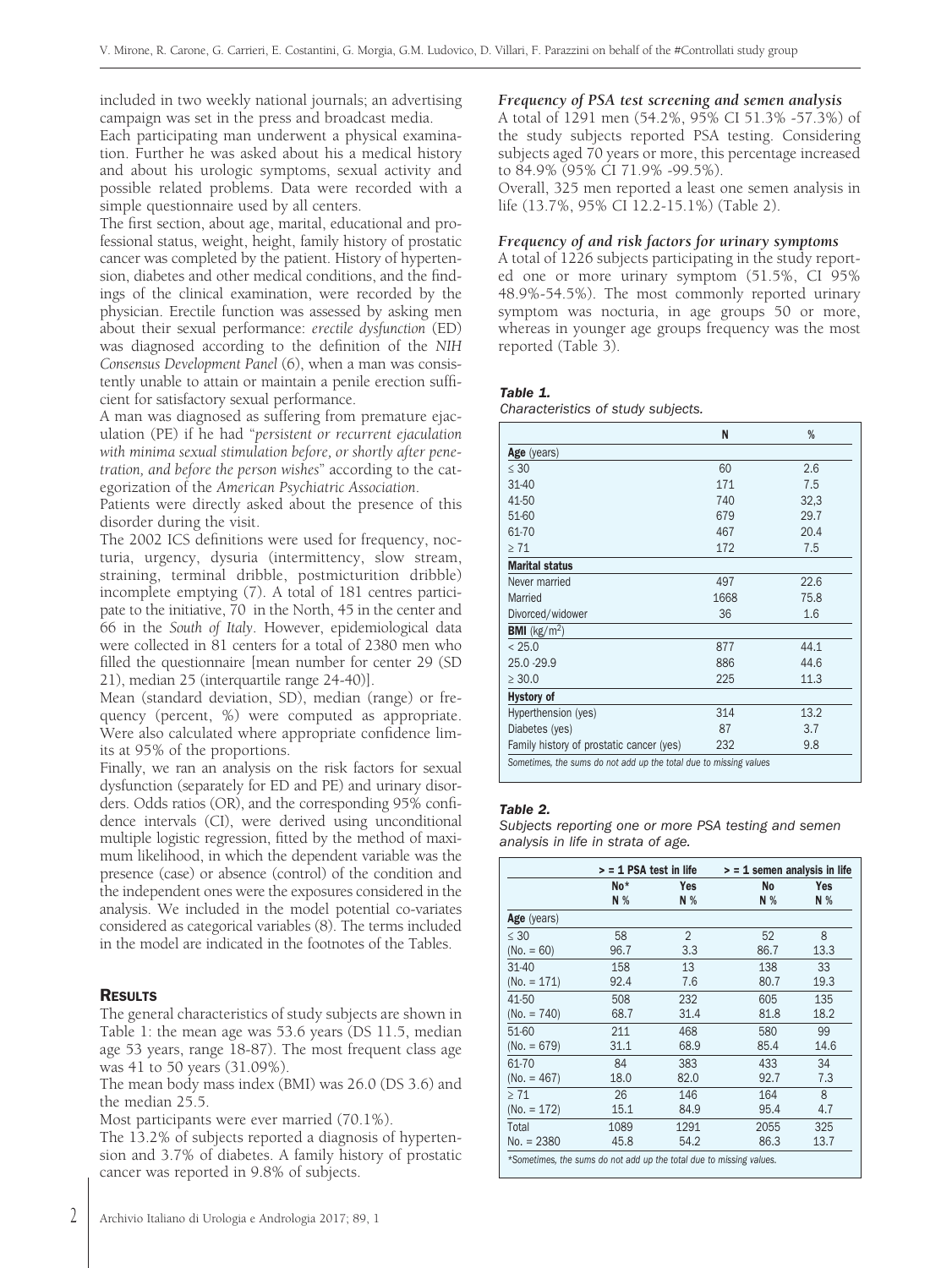## *Table 3.*

*Frequency of urinary symptoms according to age.*

|                                                                    | <b>Nocturia</b> | <b>Dysuria</b> | Incomplete<br>emptying | <b>Urgency</b> | <b>Frequency</b> | Any<br>symptom |
|--------------------------------------------------------------------|-----------------|----------------|------------------------|----------------|------------------|----------------|
|                                                                    | N %             | N%             | N%                     | N %            | N %              | N%             |
| Age (years)                                                        |                 |                |                        |                |                  |                |
| $<$ 30                                                             | $\mathbf{1}$    | $\overline{4}$ | $\mathbf{1}$           | 3              | 3                | 9              |
| $(No. = 60)$                                                       | 1.7             | 6.7            | 1.7                    | 5.0            | 5.0              | 15.0           |
| $31 - 40$                                                          | 16              | 20             | 13                     | 12             | 25               | 53             |
| $(No. = 171)$                                                      | 9.4             | 11.7           | 7.6                    | 7.0            | 14.6             | 31.0           |
| 41-50                                                              | 101             | 88             | 85                     | 78             | 90               | 282            |
| $(No. = 740)$                                                      | 13.7            | 11.9           | 11.5                   | 10.5           | 12.2             | 38.1           |
| 51-60                                                              | 174             | 116            | 139                    | 111            | 125              | 378            |
| $(No. = 679)$                                                      | 25.6            | 17.1           | 20.5                   | 16.4           | 18.4             | 55.7           |
| 61-70                                                              | 189             | 81             | 119                    | 94             | 104              | 317            |
| $(No. = 467)$                                                      | 40.5            | 17.3           | 25.5                   | 20.1           | 22.3             | 67.9           |
| > 71                                                               | 89              | 46             | 59                     | 47             | 51               | 141            |
| $(No. = 172)$                                                      | 51.7            | 26.7           | 34.3                   | 27.3           | 29.7             | 82.0           |
| Total                                                              | 587             | 375            | 428                    | 350            | 409              | 1226           |
| $No. = 2380$                                                       | 24.7            | 15.8           | 18.1                   | 14.7           | 17.2             | 51.5           |
| Sometimes, the sums do not add up the total due to missing values. |                 |                |                        |                |                  |                |

We analyzed risk factors for any urinary disorders: the results of the analysis are presented in Table 4. The risk of any urinary symptoms increased with age: in comparison with men aged  $\lt$  = 30 years or less the risk of any urinary symptoms was 2.31, 2.92, 5.12, 7.82 and 17.02 respectively in the age classes 31-40, 41-50, 51-60, 61-  $70$  and  $>$  =  $71$ .

Overweight/obese men were at increased risk of any urinary symptoms (OR 1.35, 95% CI 1.12-1.64).

Further, any current sexual dysfunction was associated with an increased risk of any urinary symptoms (OR1.60. 95% CI 1.29-1.98).

Analyzing the association of overweight/obesity and any current sexual dysfunction separately for the various urinary symptoms, we observed similar results.

# *Frequency and risk factors*

#### *of sexual dysfunction*

Table 5 shows the distribution of study subjects in strata of age according to the presence of sexual dysfunction (erectile dysfunction, premature ejaculation, hypoactive sexual desire).

27.2% (IC 95% overall 25.2% -29.3%) of the subjects had at least a sexual disorder. The rate was 30.0% (CI 95% 18.3% -46.5%) in 30 or less, then slightly decrease in group 31-50 and increased in older age groups, being 41,9% in the men aged  $>$  = 71 years.

The erectile dysfunction and hypoactive sexual desire increased with age, but premature ejaculation tended to be higher among younger aged men aged 40 years or more.

11.9%, (44, % 95% CI 8.7% -15.8%) of men reporting erectile dysfunction were currently treated for the condition (data not shown in Table).

We computed risk factors for sexual dysfunction separately for premature ejaculation and erectile dysfunction. The results of the analysis are presented in Table 6.

The OR of premature ejaculation decreased with age being, in comparison with men aged  $\lt$  = 30 years, 0.16 (95% CI 0.05-0.50) in men aged > 70 years.

#### *Table 4.*

*Odds ratios (and corresponding 95% confidence intervals) of any urinary symptom according to selected factors.*

|                        | Any urinary symptoms<br><b>No</b> | Yes  | OR (95Cl%)         |
|------------------------|-----------------------------------|------|--------------------|
|                        | $N^*$ %                           | N %  |                    |
| Age (years)            |                                   |      |                    |
| < 30                   | 51                                | 9    |                    |
|                        | 85.0                              | 15.0 | $1^{\circ}$        |
| $31-40$                | 118                               | 53   |                    |
|                        | 69.0                              | 31.0 | 2.31 (1.03-5.19)   |
| 41-50                  | 458                               | 282  |                    |
|                        | 61.9                              | 38.1 | $2.92(1.39-6.11)$  |
| 51-60                  | 301                               | 378  |                    |
|                        | 44.3                              | 55.7 | $5.12(2.44-10.75)$ |
| 61-70                  | 150                               | 317  |                    |
|                        | 32.1                              | 67.9 | 7.82 (3.68-16.74)  |
| > 71                   | 31                                | 141  |                    |
|                        | 18.0                              | 82.0 | 17.02 (7.36-39.33) |
| <b>BMI</b> ( $kg/m2$ ) |                                   |      |                    |
| < 25.0                 | 491                               | 386  |                    |
|                        | 56.0                              | 44.0 | $1^{\circ}$        |
| $\geq 25.0$            | 475                               | 636  |                    |
|                        | 42.8                              | 57.3 | 1.35 (1.12-1.64)   |
| <b>Marital status</b>  |                                   |      |                    |
| Never married          | 306                               | 191  |                    |
|                        | 61.6                              | 38.4 | $1^{\circ}$        |
| Married                | 741                               | 927  |                    |
|                        | 44.4                              | 55.6 | 1.12 (0.8-1.44)    |
| Divorced/vidower       | 17                                | 19   |                    |
|                        | 47.2                              | 52.8 | $0.80(0.34-1.89)$  |
| Any sexual dysfuncion  |                                   |      |                    |
| N <sub>o</sub>         | 916                               | 817  |                    |
|                        | 52.9                              | 47.1 | $1^{\circ}$        |
| Yes                    | 238                               | 409  |                    |
|                        | 36.8                              | 63.2 | 1.60 (1.29-1.98)   |

*°Reference category*

*OR: odds ratio; CI: confidence interval. Multivariate estimates including terms for the above listed variables.*

#### *Table 5.*

*Frequency of sexual dysfunction according to age.*

|             | <b>Erectile</b><br>dysfunction | Premature<br>ejaculation | <b>Hypoactive</b><br>sexual desire | Any sexual<br>dysfunction |
|-------------|--------------------------------|--------------------------|------------------------------------|---------------------------|
|             | N%                             | N %                      | N%                                 | N %                       |
| Age (years) |                                |                          |                                    |                           |
| $\leq$ = 30 | 6                              | 10                       | $\overline{2}$                     | 18                        |
|             | 10.0                           | 16.7                     | 3.3                                | 30.0                      |
| 31-40       | 15                             | 20                       | $\overline{7}$                     | 30                        |
|             | 8.8                            | 11.79                    | 4.1                                | 22.8                      |
| 41-50       | 52                             | 55                       | 39                                 | 127                       |
|             | 7.0                            | 7.4                      | 5.3                                | 17.2                      |
| 51-60       | 107                            | 46                       | 61                                 | 184                       |
|             | 15.8                           | 6.8                      | 9.0                                | 27.1                      |
| 61-70       | 122                            | 35                       | 49                                 | 181                       |
|             | 26.1                           | 7.5                      | 10.5                               | 38.8                      |
| > 71        | 51                             | 6                        | 19                                 | 72                        |
|             | 29.7                           | 3.5                      | 11.2                               | 41.9                      |
| Total       | 370                            | 178                      | 182                                | 647                       |
|             | 15.6                           | 7.5                      | 7.7                                | 27.2                      |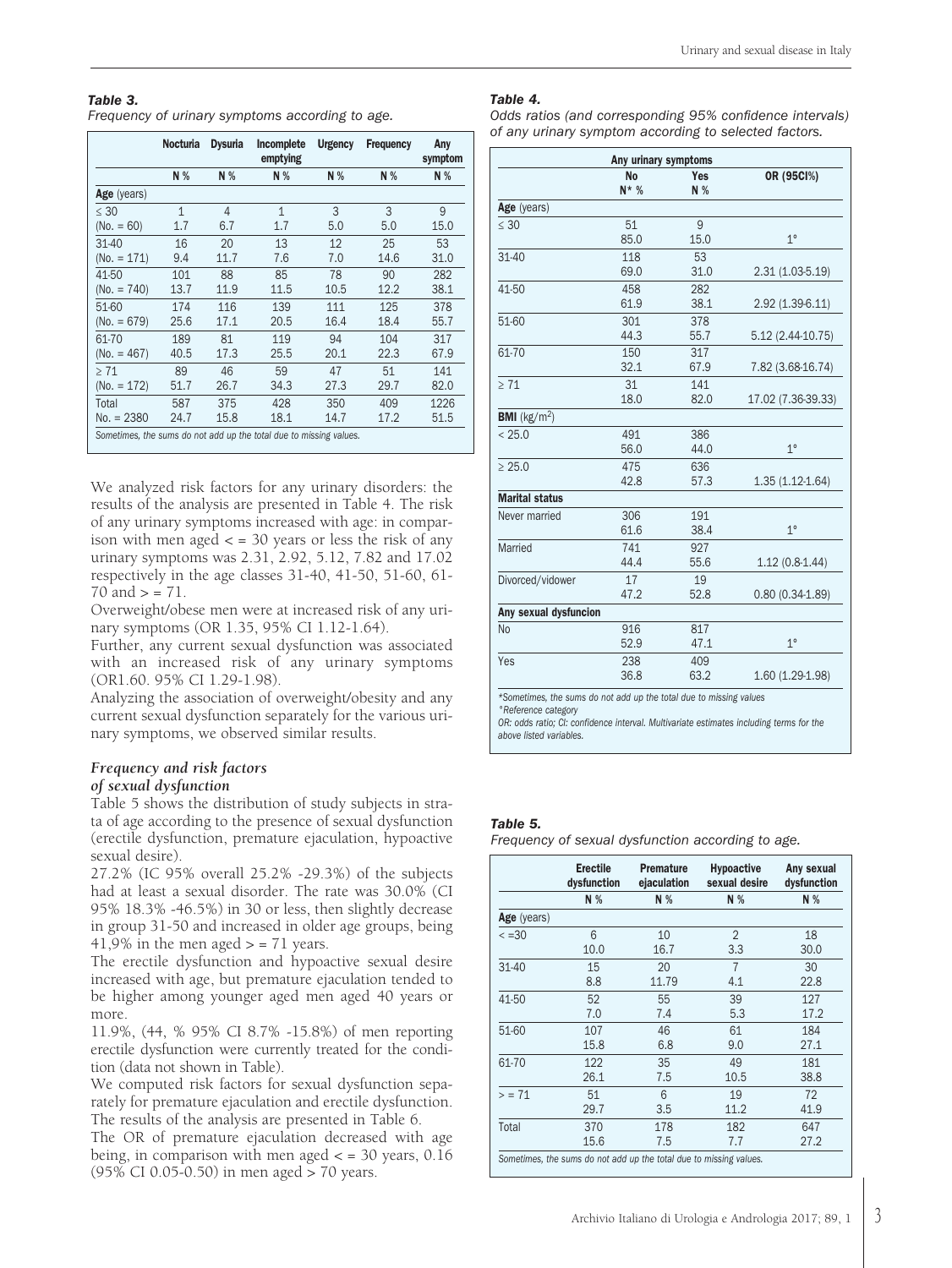#### *Table 6.*

*Odds ratios (and corresponding 95% confidence intervals) of premature ejaculation and erectile dysfunction according to selected factors.*

|                                                                    |                      | Premature ejaculation |                   |                  | <b>Erectile dysfunction</b> |                      |  |
|--------------------------------------------------------------------|----------------------|-----------------------|-------------------|------------------|-----------------------------|----------------------|--|
|                                                                    | <b>No</b><br>$N^*$ % | Yes<br>N %            | OR (95%CI)        | <b>No</b><br>N % | Yes<br>N %                  | OR (95%CI)           |  |
| Age (years)                                                        |                      |                       |                   |                  |                             |                      |  |
| $=30$                                                              | 50                   | 10                    |                   | 54               | 6                           |                      |  |
|                                                                    | 83.3                 | 16.7                  | $1^{\circ}$       | 90.0             | 10.0                        | $1^{\circ}$          |  |
| 31-40                                                              | 151                  | 20                    |                   | 156              | 15                          |                      |  |
|                                                                    | 88.3                 | 11.7                  | $0.42(0.16-1.08)$ | 91.2             | 8.8                         | 1.07 (0.33-3.52)     |  |
| 41-50                                                              | 685                  | 55                    |                   | 688              | 52                          |                      |  |
|                                                                    | 92.6                 | 7.4                   | $0.40(0.18-0.88)$ | 93.0             | 7.0                         | $0.80(0.28-2.34)$    |  |
| 51-60                                                              | 633<br>93.2          | 46<br>6.8             | $0.34(0.15-0.76)$ | 572<br>84.2      | 107<br>15.8                 | 1.62 (0.56-4.67)     |  |
| 61-70                                                              | 432                  | 35                    |                   | 345              | 122                         |                      |  |
|                                                                    | 92.5                 | 7.5                   | $0.38(01.7-0.89)$ | 73.9             | 26.1                        | 2.56 (0.88-7.42)     |  |
| > 71                                                               | 166                  | 6                     |                   | 121              | 51                          |                      |  |
|                                                                    | 96.5                 | 3.5                   | $0.16(0.05-0.50)$ | 70.4             | 29.7                        | 3.31 (1.10-9.95)     |  |
| <b>BMI</b> ( $kg/m2$ )                                             |                      |                       |                   |                  |                             |                      |  |
| > 24.9                                                             | 806                  | 71                    |                   | 767              | 110                         |                      |  |
|                                                                    | 91.9                 | 8.1                   | $1^{\circ}$       | 87.5             | 12.5                        | $1^{\circ}$          |  |
| > 25.0                                                             | 1027                 | 84                    |                   | 895              | 216                         |                      |  |
|                                                                    | 92.4                 | 7.6                   | $0.96(0.68-1.95)$ | 80.6             | 19.4                        | 1.25 (0.96-1.63)     |  |
| Marital status                                                     |                      |                       |                   |                  |                             |                      |  |
| Never married                                                      | 455                  | 42                    |                   | 443              | 54                          |                      |  |
|                                                                    | 91.6                 | 8.5                   | $1^{\circ}$       | 89.1             | 10.9                        | $1^{\circ}$          |  |
| Married                                                            | 1541                 | 127                   |                   | 1377             | 291                         |                      |  |
|                                                                    | 92.4                 | 7.6                   | 1.30 (0.82-1.07)  | 82.6             | 17.5                        | $0.84$ $(0.58-1.21)$ |  |
| Divorced/vidower                                                   | 32<br>100.0          | $\overline{4}$<br>0.0 | n.d.              | 26<br>76.0       | 10<br>24.0                  | 1.71 (0.62-4.77)     |  |
| <b>Urinary symtoms</b>                                             |                      |                       |                   |                  |                             |                      |  |
| No                                                                 | 1069                 | 85                    |                   | 1041             | 113                         |                      |  |
|                                                                    | 92.6                 | 7.4                   | $1^{\circ}$       | 90.2             | 9.8                         | $1^{\circ}$          |  |
| Yes                                                                | 1133                 | 93                    |                   | 969              | 257                         |                      |  |
|                                                                    | 92.4                 | 7.6                   | 1.32 (0.93-1.89)  | 79.0             | 21.0                        | 1.85 (1.40-2.43)     |  |
| <b>Erectile dysfunction</b>                                        |                      |                       |                   |                  |                             |                      |  |
| No                                                                 | 1863                 | 147                   |                   |                  |                             |                      |  |
|                                                                    | 92.7                 | 7.3                   | $1^{\circ}$       |                  |                             |                      |  |
| Yes                                                                | 339                  | 31                    |                   |                  |                             |                      |  |
|                                                                    | 91.6                 | 8.4                   | $1.42(0.92-2.21)$ |                  |                             |                      |  |
| Premature ejaculation                                              |                      |                       |                   |                  |                             |                      |  |
| No                                                                 |                      |                       |                   | 1863             | 339                         |                      |  |
|                                                                    |                      |                       |                   | 84.6             | 15.4                        | $1^{\circ}$          |  |
| Yes                                                                |                      |                       |                   | 203              | 279                         |                      |  |
|                                                                    |                      |                       |                   | 42.1             | 58.0                        | 1.45 (0.94-2.23)     |  |
| Hypertension                                                       |                      |                       |                   |                  |                             |                      |  |
| No                                                                 | 1909<br>92.4         | 157<br>7.6            | $1^{\circ}$       | 1793<br>86.8     | 273<br>13.2                 | $1^{\circ}$          |  |
| Yes                                                                | 293                  | 21                    |                   | 217              | 97                          |                      |  |
|                                                                    | 93.3                 | 6.7                   | $0.88(0.53-1.49)$ | 69.1             | 30.9                        | 1.66 (1.21-2.26)     |  |
| <b>Diabetes</b>                                                    |                      |                       |                   |                  |                             |                      |  |
| No                                                                 | 2119                 | 174                   |                   | 1960             | 333                         |                      |  |
|                                                                    | 92.4                 | 7.6                   | $1^{\circ}$       | 85.5             | 14.5                        | $1^{\circ}$          |  |
| Yes                                                                | 83                   | $\overline{4}$        |                   | 50               | 37                          |                      |  |
|                                                                    | 95.4                 | 4.6                   | $0.57(0.20-1.62)$ | 57.5             | 42.5                        | 2.37 (1.45-3.88)     |  |
| *Sometimes, the sums do not add up the total due to missing values |                      |                       |                   |                  |                             |                      |  |

*°Reference category*

4

*OR: odds ratio; CI: confidence interval. Multivariate estimates including term for the above listed variables. Nd. Not determined.*

The OR of erectile dysfunction increased with age being, in comparison with men aged  $\lt$  = 30 years, 3.31 (95% CI1, 10-9.95) in men aged > 70 years. Current any urinary symptoms [OR 1.85 (CI 1.402.43)], hypertension [OR 1.66 (95%CI 1,21-2,26)] and diabetes [OR 2.37 (95%CI 1.45-3.88)] increased the risk of erectile dysfunction.

## **DISCUSSION**

Before discussing the results of this survey, potential limitations should be considered.

The major flaw of this study is that the study population were men voluntarily presenting to the

participating centers and physicians associated to the *Italian Society of Urology* (SIU).

The participating centers were not randomly identified among all members, so they cannot be considered representative of all Italian centers. However, they were well distributed over the main areas of the country and there were no marked differences in the results among centers in various large Italian areas, giving strong support to the consistency of the general results. Further, the prevalence of hypertension and diabetes and overweight were largely similar to the general Italian population.

For example the percentage of overweight and obese men was largely similar to that of the Italian population (9).

Finally, the participation rate was very high: for example the answers to the questions about sexuality were missing in a few number of men. Along this line, the patients presented voluntarily to the physician, so their answers to sensitive questions about sexual dysfunction should be truthful.

The strengths of the study included the fact that it provides information from a large series of men identified in all parts of Italy.

Despite the limitations, the results of this large survey gives a general picture of the burden of urological conditions in the Italian populations.

#### *Urinary symptoms*

First of all In the present study the self reported frequency of most

common *low urinary tract symptoms* (LUTS) was about 50%, a proportion largely similar to that reported in the Italian centers of EPIC study. In that study nocturia was the most prevalent LUTS (2).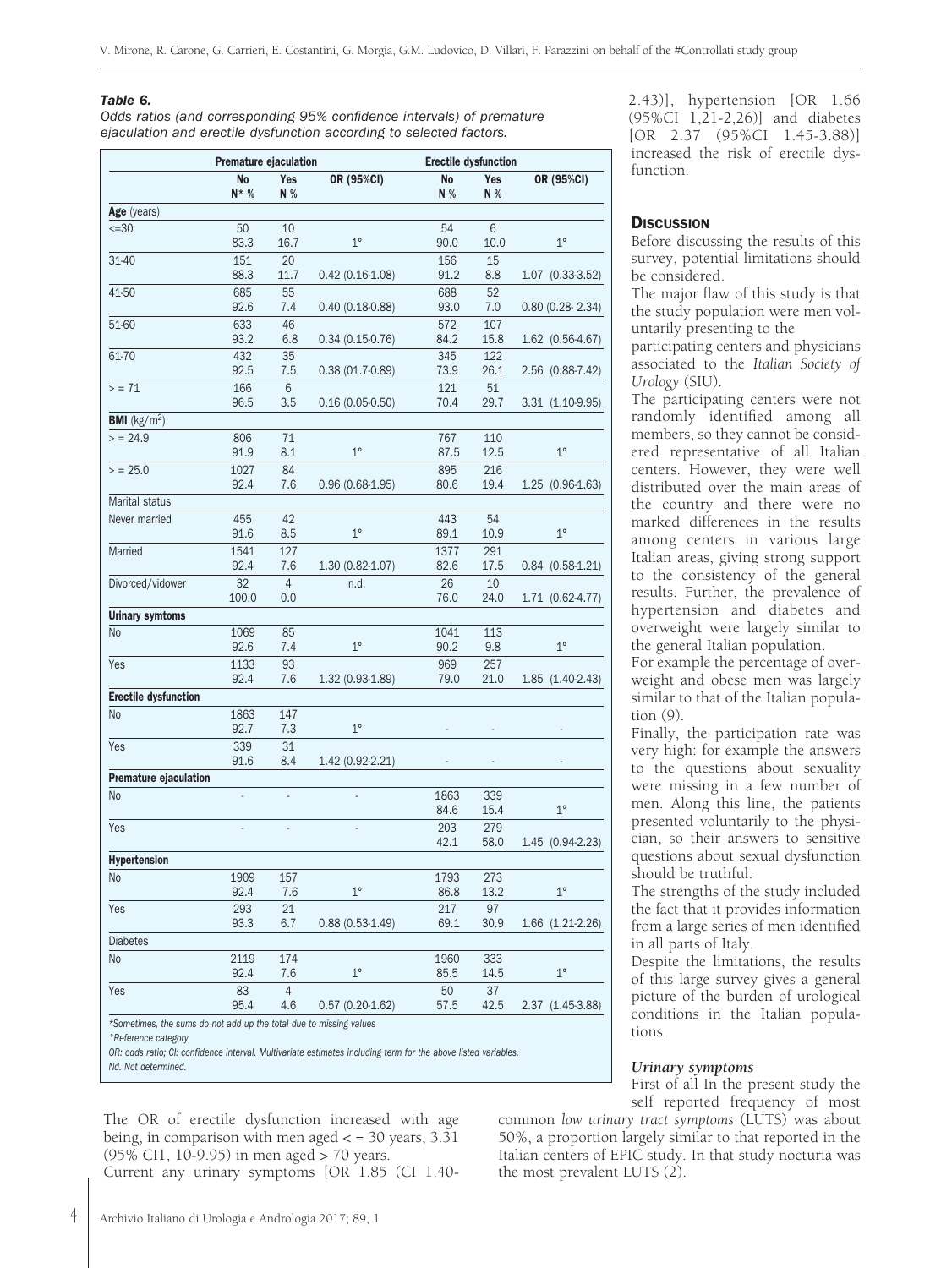We confirm these findings. The frequency of urinary symptoms increased markedly with age being about 15% among men aged 30 years or less, but 82% among those aged 71 or more.

This findings is consistent with other epidemiologic studies of LUTS conducted in men, which also showed that the prevalence of all symptoms increased linearly with age (10, 11).

Overweight/obesity increased the risk of urinary symptoms. In particular overweight /obesity increased the risk of urgency. This finding is consistent with data from other populations (12).

Interestingly concurrent sexual dysfunction increased the risk of urinary symptoms.

# *Sexual dysfunction*

This study also give further data on the frequency of the main sexual dysfunctions in the Italian populations.

In the present survey the reported frequency of premature ejaculation was lower than previously reported among Italian men.

For example, the prevalence of premature ejaculation was of about 20% in a large survey of men attending a free andrologic consultation in about 200 Italian medical centers, in the 2001 (13).

This difference may be partly due to the fact that in the 2001 survey the mean age of participants was lower than in the present study. It has been suggested that diabetes decreased the risk of PE.

For example a decreased risk of PE was found in men with treated diabetes (OR 0.6, 95% CI 0.5-0.8) in men attending a free andrologic consultation in 186 Italian medical centers, in the setting of a project focused on andrologic prevention in Italy (13). It is well known that diabetic patients may develop failure of emission, due both to neuropathic changes of the sympathetic fibers innervating the bladder neck and to aperistalsis of the vas deferens (14).

These changes act in opposition to the mechanism of PE, so that it seems diabetes gives a protective effect against such condition In our study the estimated OR od EP was lower than unity in men reporting diabetes, but the finding was not statistically significant, possibly due to the limited number of diabetics.

With regard to erectile dysfunction, the present analysis confirm that ED is a common condition, particularly among older men. The estimated prevalence of the conditions reported in this study is largely consistent with the findings of a population based study conducted in Italy in the late '90 showing a prevalence of ED of about 12% 3. Further this study confirms that diabetes, and hyperthension increased the risk of erectile dysfunction. A more interesting findings id the opportunity of analyzing in a large data set the association between urinary symptoms and ED. Some recent data have in fact linked ED risk with the presence of LUTS (15). We recorded if men suffered from several urinary symptoms: an association emerged between these symptoms and ED.

Finally, another interesting finding emerging from this survey is the fact that about 85% of subjects aged > 70 year reported on or more PSA test life. This proportion however lowered to less than 70% among men aged 51-

60 year. This finding is consistent with that reported in other countries. For example about 60% of US men aged 76 or older with no history of prostate cancer reported having had a PSA test in year before the interview (16). Otherwise semen analysis is uncommonly reported: less than 15% of men reported one or more semen analysis in life.

In conclusion, this large survey gives a picture of the burden of the more frequent urologic conditions offering useful information in order to focus preventive campaign.

# **REFERENCES**

*1. Robertson C, Link CL, Onel E, et al. The impact of lower urinary tract symptoms and comorbidities on quality of life: the BACH and UREPIK studies. BJU Int. 2007; 99:347-54.*

*2. Irwin DE, Milsom I, Hunskaar S, et al. Population-based survey of urinary incontinence, overactive bladder, and other lower urinary tract symptoms in five countries: results of the EPIC study. Eur Urol. 2006; 50:1306-14.*

*3. Parazzini F, Menchini Fabris F, Bortolotti A, et al. Frequency and determinants of erectile dysfunction in Italy. Eur Urol. 2000; 37:43-9.*

*4. Gruppo di lavoro AIOM-AIRTUM. I numeri del cancro in Italia 2016. Available at: http://www.registri-tumori.it/PDF/AIOM2016/I \_numeri\_del\_cancro\_2016.pdf (Last accessed 15 March 2017). 2016.*

*5. Litman HJ, McKinlay JB. The future magnitude of urological symptoms in the USA: projections using the Boston Area Community Health survey. BJU Int. 2007; 100:820-5.*

*6. NIH Consensus Conference. Impotence. NIH Consensus Development Panel on Impotence. JAMA. 1993; 270:83-90.*

*7. Abrams P, Cardozo L, Fall M, et al. The standardisation of terminology of lower urinary tract function: report from the Standardisation Sub-committee of the International Continence Society. Neurourol Urodyn. 2002; 21:167-78.*

*8. Baker NJ, Nelder JA. The GLIM System. Release 3. Oxford: Numerical Algorithms Group. 1978.*

*9. Gallus S, Colombo P, Scarpino V, et al. Overweight and obesity in Italian adults 2004, and an overview of trends since 1983. Eur J Clin Nutr. 2006; 60:1174-9.*

*10. Malmsten UG, Milsom I, Molander U, Norlen LJ. Urinary incontinence and lower urinary tract symptoms: an epidemiological study of men aged 45 to 99 years. J Urol. 1997; 158:1733-7.*

*11. Engstrom G, Walker-Engstrom ML, Loof L, Leppert J. Prevalence of three lower urinary tract symptoms in men-a population-based study. Fam Pract. 2003; 20:7-10.*

*12. Mondul AM, Giovannucci E, Platz EA. A prospective study of obesity, and the incidence and progression of lower urinary tract symptoms. J Urol. 2014; 191:715-21.*

*13. Basile Fasolo C, Mirone V, Gentile V, et al. Premature ejaculation: prevalence and associated conditions in a sample of 12,558 men attending the andrology prevention week 2001--a study of the Italian Society of Andrology (SIA). J Sex Med. 2005; 2:376-82.*

*14. Sexton WJ, Jarow JP. Effect of diabetes mellitus upon male reproductive function. Urology. 1997; 49:508-13.*

*15. Song J, Shao Q, Tian Y, Chen S. Lower urinary tract symptoms,*